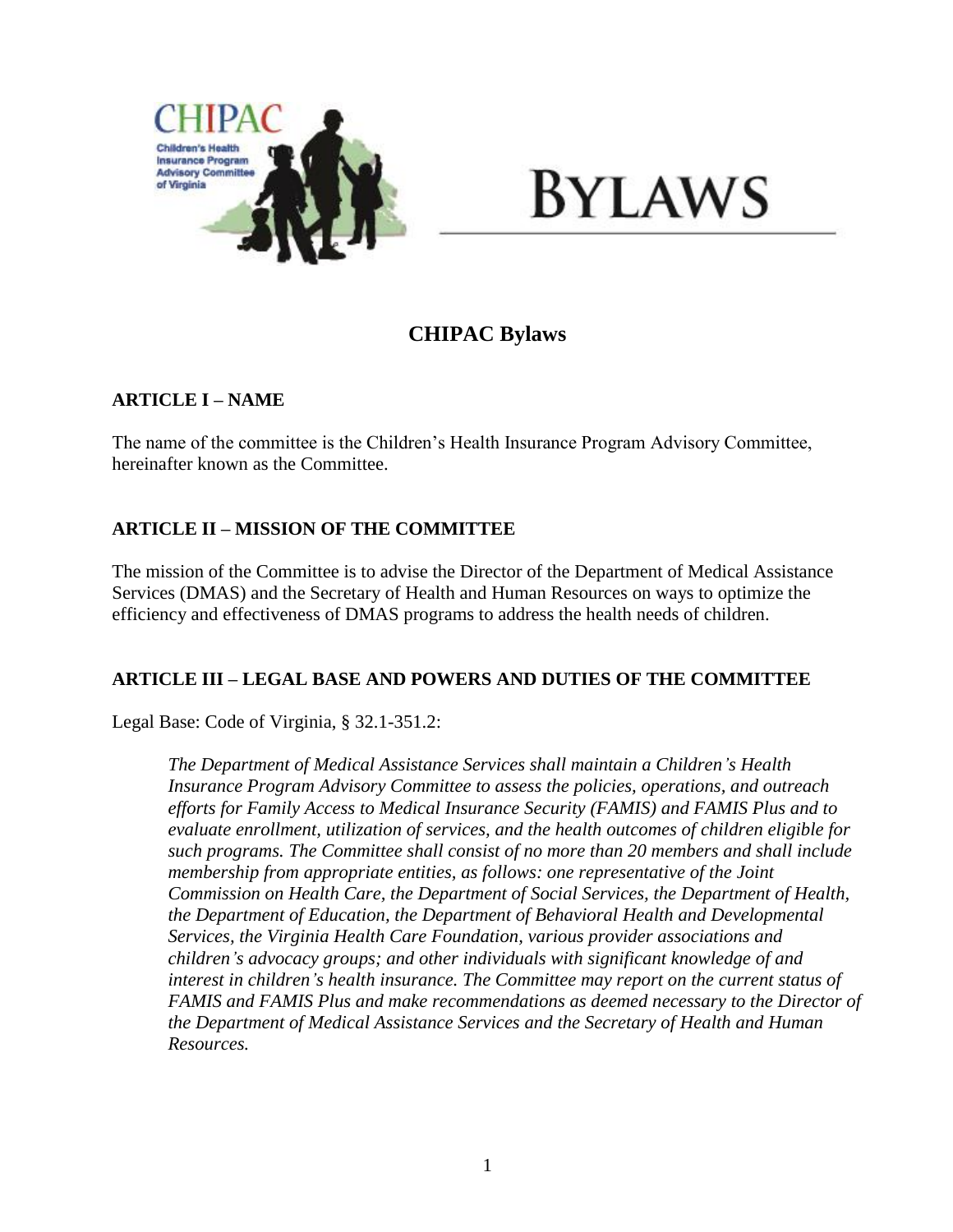## **ARTICLE IV – MEMBERSHIP OF THE COMMITTEE OF THE DEPARTMENT**

## **Section 1. Composition (as stipulated in the Code of Virginia):**

The Committee shall consist of no more than 20 members and shall include a member from each of the following appropriate entities:

- The Joint Commission on Health Care,
- The Department of Social Services,
- The Department of Health,
- The Department of Education,
- The Department of Behavioral Health and Developmental Services, and
- The Virginia Health Care Foundation.

Other members may come from various provider associations and children's advocacy groups or may be individuals with significant knowledge of and interest in children's health insurance issues.

#### **Section 2. Terms:**

#### **A. Appointments**

1. Organizational Members Mandated in the Code of Virginia

Membership from six organizations is mandated in the Code of Virginia. A representative of a mandated member organization shall serve a term of three years. After three years, that representative may be reappointed at the discretion of the organization, or the organization may appoint another representative to serve on the Committee. If the representative leaves his/her position or can no longer serve on the Committee, the mandated member organization shall appoint another representative to complete his/her term.

2. All Other Committee Members

The Committee will make recommendations to the Director of DMAS to fill the other fourteen membership positions. The Director of DMAS maintains final authority to invite individuals or groups to serve on the Committee.

Committee members other than representatives of the mandated member organizations shall serve for a term of two years. Members may serve no more than four consecutive two-year terms. A person appointed to fill a vacancy during a term may serve three additional consecutive terms. If a person cannot complete his/her term, the Committee will recommend appointment of a replacement to the Director of DMAS.

#### **B. Absences**

1. Organizational Members Mandated in the Code of Virginia

If a mandated member organization's representative misses two consecutive meetings of the Committee (without providing a substitute), inquiry shall be made of the organization to ascertain whether they desire to appoint another representative.

2. All Other Committee Members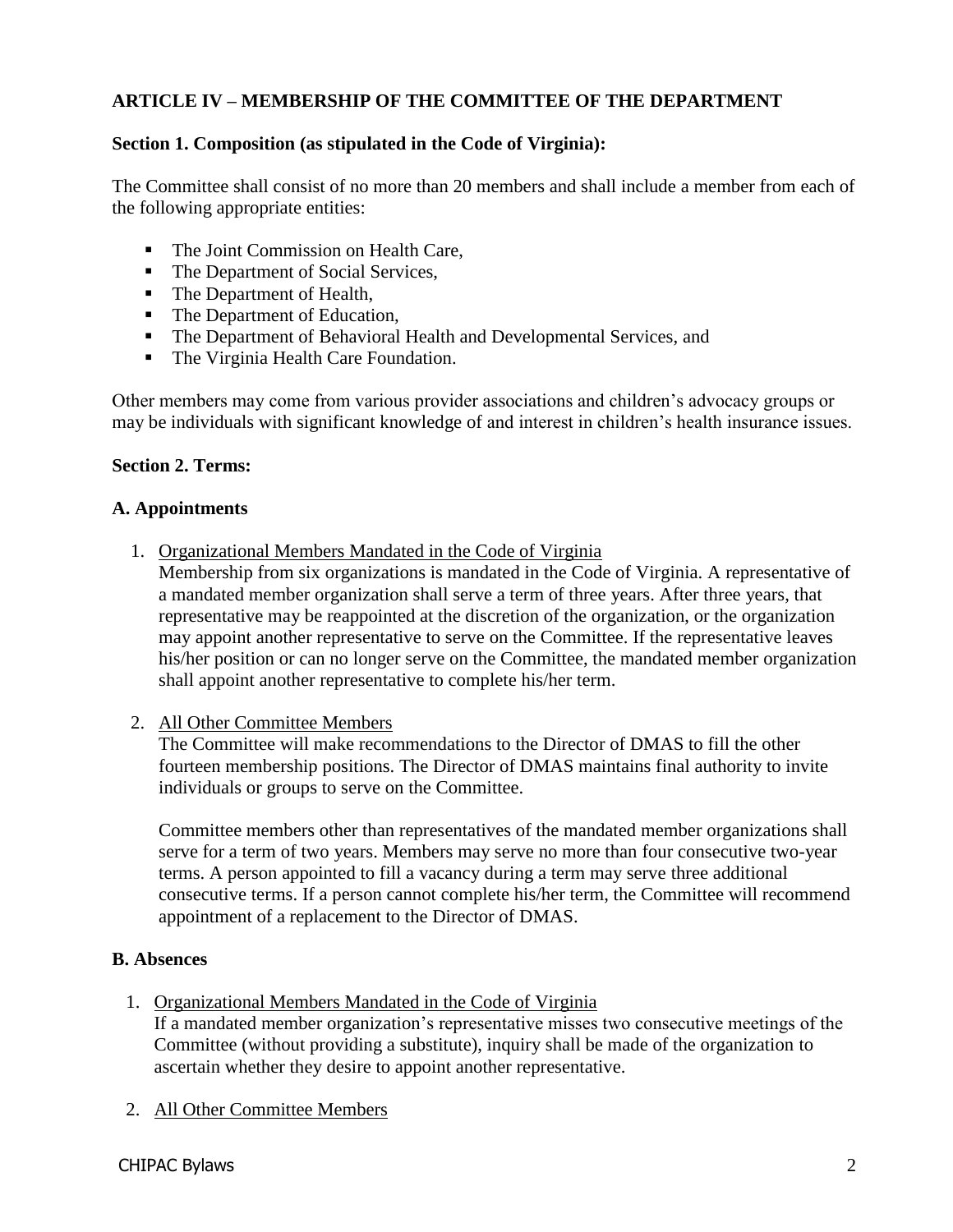For all other Committee members who miss two consecutive meetings (without providing a substitute), the Committee may ask the member to resign and recommend a replacement to serve the remainder of the member's term. If a person misses three or more meetings without providing a substitute during his/her term, he/she may be asked to resign and the Committee would then recommend a replacement to serve the remainder of the member's term.

## **C. Substitutions**

- 1. If a person is unable to attend a meeting, they may send an appropriate substitute in their place. The member is responsible for letting the Chairperson or appropriate DMAS staff know of such substitution, if possible, in a reasonable time frame.
- 2. The substitute will be understood to have the authority to vote on behalf of the person/organization they are representing on matters before the Committee on the day of the meeting.

## **Section 3. Authority of Individual Members:**

No member of the Committee shall at any time act or purport to act on behalf of or in the name of the Department or the Committee without prior authority from the Committee and the Department.

## **ARTICLE V – ORGANIZATION**

## **Section 1. Officers of the Committee:**

The officers of the Committee shall be a Chairperson and a Vice-Chairperson.

## **Section 2. Selection of Officers:**

**A.** The Chairperson shall be elected by the Committee from among its membership in oddnumbered years. The Chairperson shall serve for a term of two years. The incumbent shall be eligible to serve an additional consecutive term of two years.

**B.** The Vice-Chairperson shall be elected by the Committee from among its membership in evennumbered years. She/he shall serve for a two-year term. The Vice-Chairperson shall also be eligible to serve an additional consecutive term of two years.

**C.** Elections for Chairperson and Vice-Chairperson shall be held in the month of December, with the term of office beginning at the start of the new calendar year. In the case of the Chair being vacant, the Vice-Chairperson shall serve as the temporary Chairperson until the next Committee meeting, at which time a new election shall be held to fulfill the remainder of the original term.

## **Section 3. Duties of Officers:**

**A.** The Chairperson shall preside at all meetings of the Committee, shall be a member ex officio of all standing subcommittees, and shall perform such other duties as may be imposed by action of the Committee or as set forth in other sections of these policies and procedures.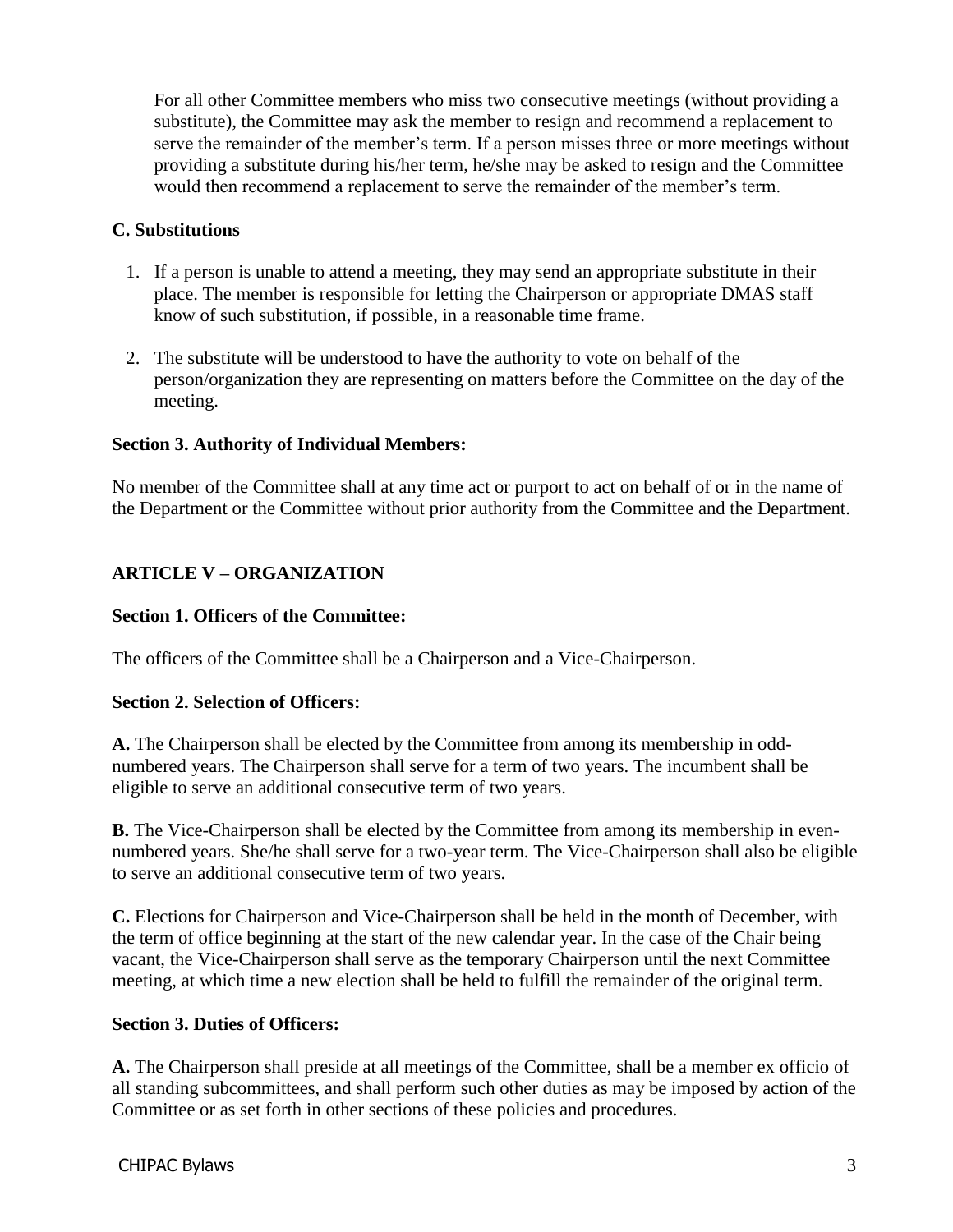**B.** The Vice-Chairperson shall serve in the absence of the Chairperson of the Committee and shall perform such other duties as may be imposed by action of the Committee or as set forth in other sections of these regulations.

## **Section 4. Executive Subcommittee:**

**A.** The Executive Subcommittee shall consist of the Chairperson, the Vice-Chairperson, Chairpersons of any existing subcommittees, and one or more at-large CHIPAC members appointed at the discretion of the CHIPAC Chair.

**B.** The Executive Subcommittee shall carry out functions as assigned by the Committee in keeping with the purposes of the Committee. The Executive Subcommittee may assist Department staff in problem solving and decisions.

**C.** The Executive Subcommittee may be called to meet as needed and at the request of the Chairperson.

## **Section 5. All other subcommittees:**

**A.** Subcommittees shall be appointed by the Chairperson whenever they are deemed necessary by the Committee. A subcommittee shall be restricted to its assigned task, shall report its recommendations to the Committee, and shall be dissolved when its report is complete and accepted by the Committee unless otherwise provided by the Committee.

**B.** Subcommittees may invite others with topic expertise who are not serving on the full Committee to participate as advisors or consultants in subcommittees. Only full Committee members or their substitutes will be counted in the quorum and can vote.

**C.** The chair of any subcommittee must be a member of the full Committee.

## **ARTICLE VI – MEETINGS OF THE COMMITTEE**

## **Section 1. Regular Committee Meetings:**

**A.** A gathering, whether physical or by electronic means, of three or more Committee members discussing or transacting Committee business is considered a meeting.

**B.** The Committee shall meet at the call of the Chairperson, but no less than four times a year.

**C.** Meetings will be held quarterly in December, March, June, and September.

**D.** The time and place of any scheduled meeting may be changed if notification is given to Committee members at least 10 working days prior to the meeting.

## **Section 2. Special Meetings:**

**A.** Special meetings may be called by the Chairperson, upon the written request of any three members of the Committee, or by the Director of the Department of Medical Assistance Services.

CHIPAC Bylaws 4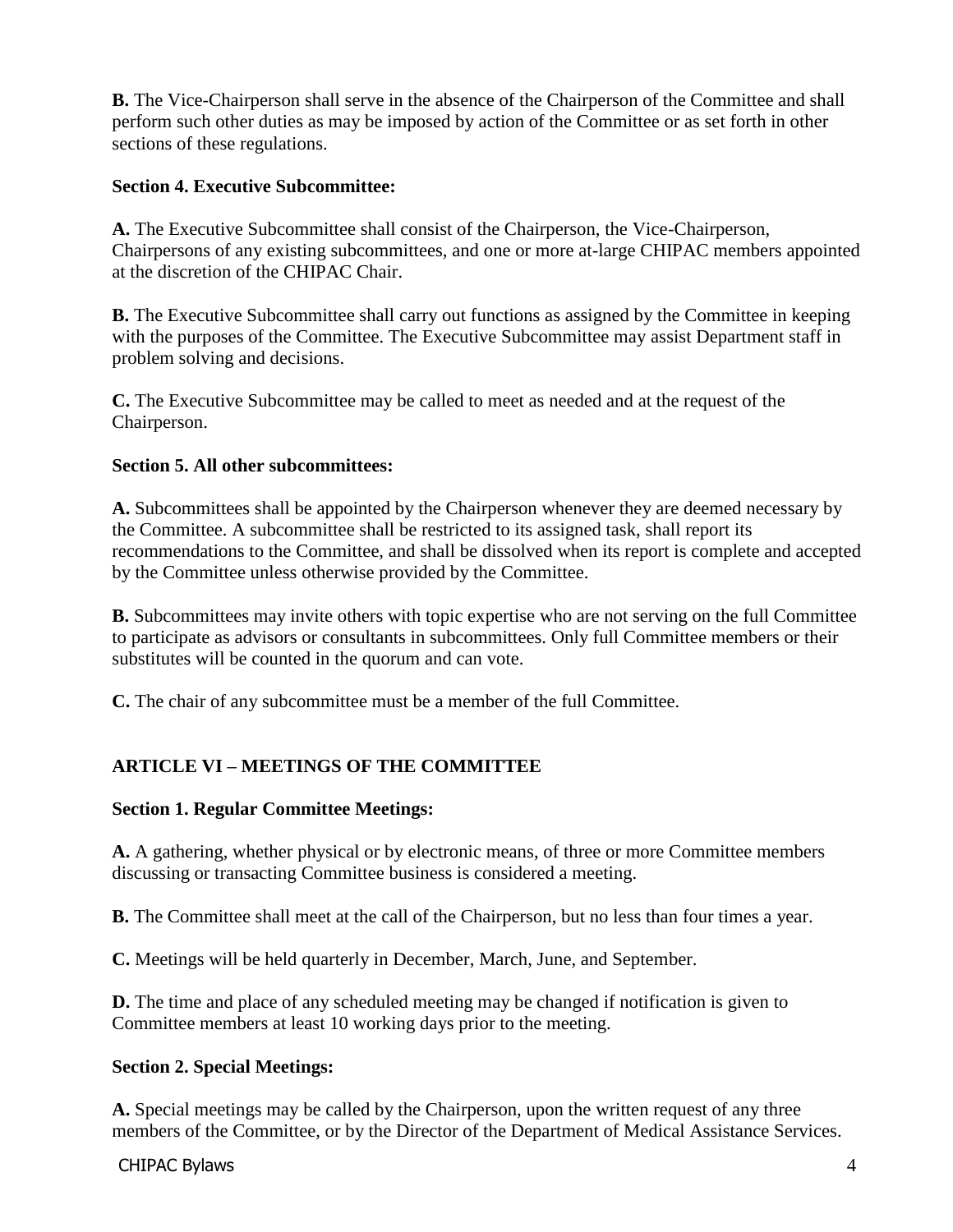**B.** Notice to all Committee members stating the time, place and purpose of the special meeting shall be e-mailed as early as possible, but in no case less than five working days prior to the meeting.

## **Section 4. Agendas:**

**A.** The agenda for all meetings of the Committee shall be prepared by the Department in consultation with the Chairperson. Copies of the tentative agenda shall be provided in hard copy or electronically to each member at least three working days prior to each regular meeting.

**B.** Copies of the agenda and materials provided to the Committee members shall be available to the public at the same time they are made available to the Committee members.

## **Section 5. Meetings to be Public:**

**A.** All regular and special meetings of the Committee shall be open to the public, provided that the Committee may meet in Closed Meeting to consider matters as permitted by the Freedom of Information Act (Va. Code §2.2-3711). Such Closed Meetings shall be held when feasible after all items of business on the agenda have been conducted.

**B.** Notice of a regular Committee meeting shall be posted publicly at least three working days prior to the meeting.

## **Section 6. Citizen Participation:**

**A.** Individuals or representatives of groups may speak on agenda topics at a publicly announced time on the agenda during each meeting, provided they have notified the Chairperson of their desire to do so prior to the meeting being called to order. Such individuals or group representatives will be allotted up to ten minutes to present their information to the Committee. The Committee may, by majority vote, extend such time limit as it deems appropriate.

**B.** After the Committee has dispensed with items on the agenda, members of the public will be permitted ten minutes to speak on non-agenda matters. The Committee may, by majority vote, extend or further limit time on such appearance if it seems appropriate.

**C.** Except in emergencies, the Committee shall not attempt to decide upon any question before examining and evaluating the information any person requests the Committee to consider. The appropriate subcommittee of the Committee shall be given an opportunity to examine and to evaluate all such information and to recommend action before the Committee makes a decision.

#### **Section 7. Quorum:**

A majority of the filled Committee member positions shall constitute a quorum for the transaction of business at a full Committee meeting. For a subcommittee meeting, a quorum shall consist of at least half of the subcommittee membership.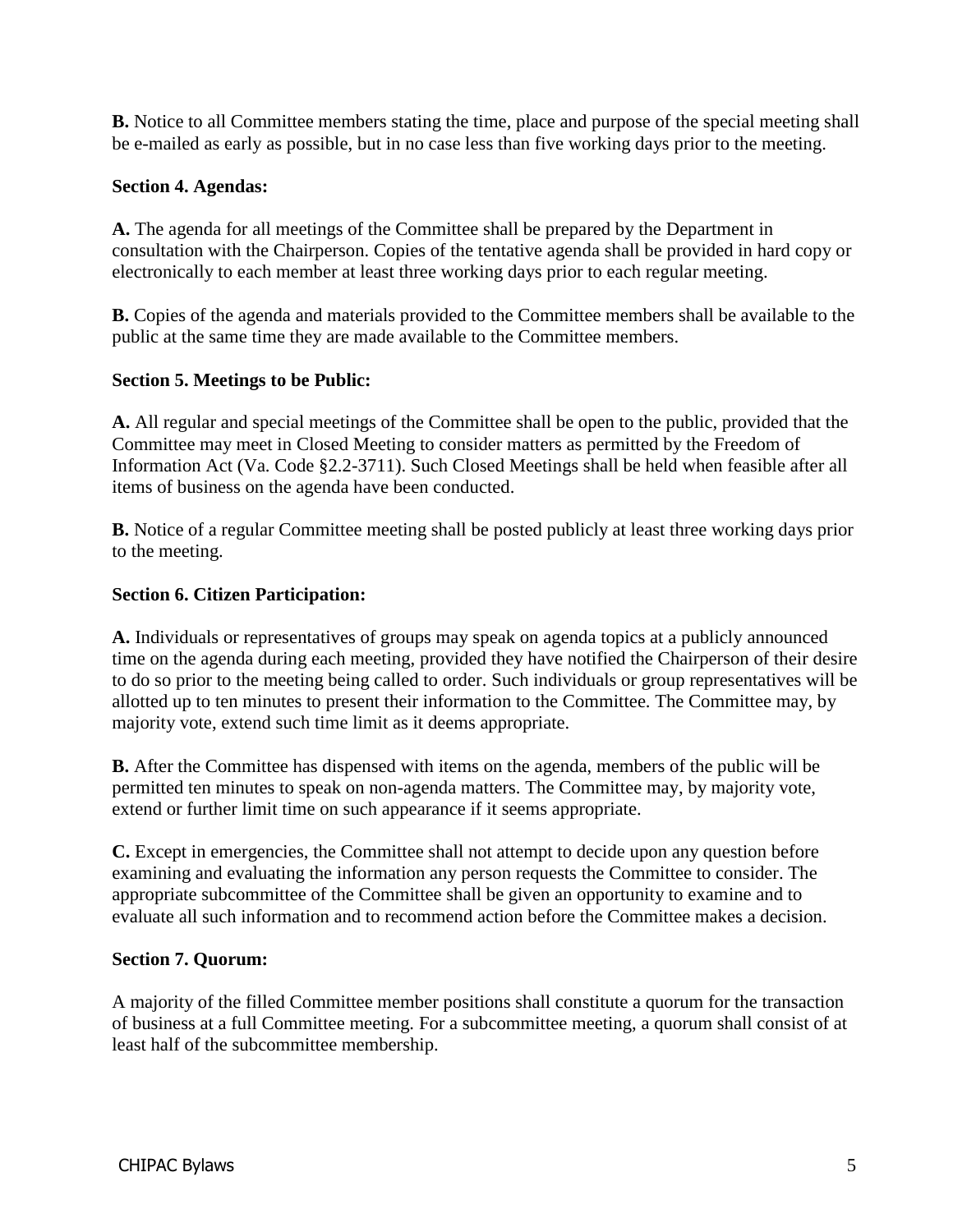## **Section 8. Voting:**

If a quorum exists, an affirmative vote of a majority of the Committee members present is required for the Committee to act. All votes must be recorded and take place in an open meeting.

#### **Section 9. Closed Meetings:**

**A.** A closed meeting may be held within an open meeting under certain conditions. There must be an affirmative vote during an open meeting to hold a closed meeting. The motion to approve the closed meeting must include the following: (1) the subject of the closed meeting, (2) the purpose of the closed meeting, and (3) the reference to the applicable exemption from the open meeting requirements.

**B.** Following the closed meeting, the Committee must reconvene an open meeting and take a vote to affirm that they restricted their discussion during the closed meeting to only those items specifically mentioned in the closed meeting motion. A decision made during a closed meeting only becomes official once the Committee reconvenes an open meeting and votes on the decision.

## **Section 10. Electronic Meetings:**

**A.** When a quorum is physically present at the primary meeting location, other members may participate in the meeting via electronic means (i.e., telephone or video conference) from remote sites. These remote sites must be open to the public and notice for the electronic meeting must be posted at least seven working days prior to the meeting.

**B.** Votes can be taken during an electronic meeting if votes are recorded by name in the minutes.

#### **Section 11. Recordings of the Meeting:**

**A.** Typed minutes of each meeting shall be maintained as a public record in the custody of the Department of Medical Assistance Services. These minutes shall be sent to each Committee member and approved at the next full Committee meeting.

**B.** Draft minutes will be posted on the Commonwealth of Virginia web site (www.virginia.gov) within ten days of the meeting. Approved minutes will be posted on the Commonwealth of Virginia web site within three days of the meeting at which they were approved.

#### **Section 12. Adjourned Meetings:**

Meetings may be adjourned as the business of the Committee requires. At the time of adjournment, the time, date and place of the continuation of the meeting or next meeting shall be determined and announced.

#### **Section 13. Parliamentary Procedure:**

Robert's Rules of Order shall prevail except as otherwise provided herein.